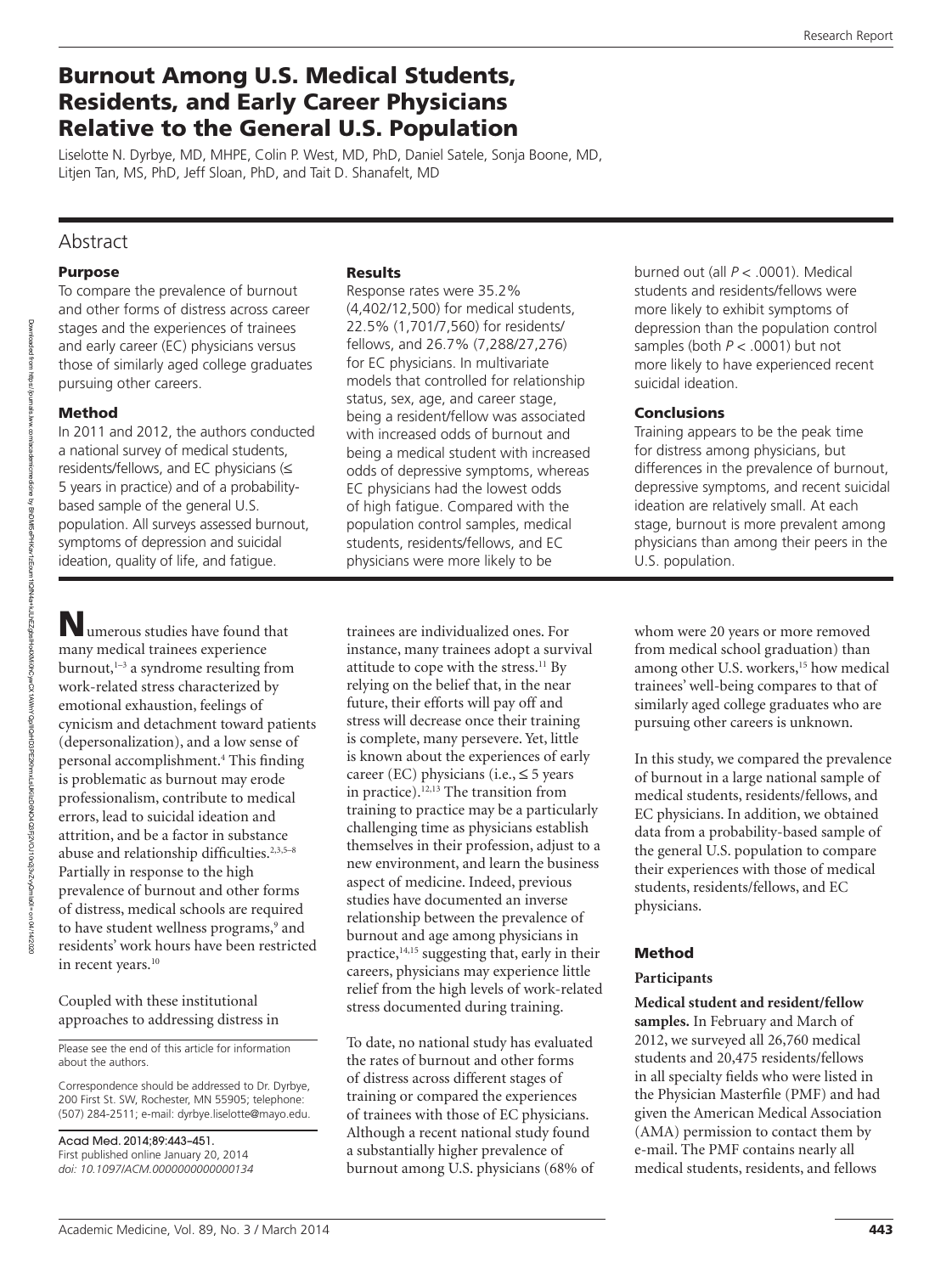independent of AMA membership. Accredited MD-degree-granting schools in the United States provide information on every matriculating student to the Association of American Medical Colleges (AAMC). The AAMC shares these data with the AMA, and the data become part of the PMF. Residents and fellows are typically already in the PMF, with the exception of those who attended DO-degree-granting or foreign medical schools. Those physicians not listed in the PMF are added after the AMA and AAMC conduct the National Graduate Medical Education Census (average response rate of 98%).

Each medical student and resident/ fellow received an e-mail inviting him or her to participate in our study along with a link to the survey. We sent three reminders over the ensuing two weeks. According to convention,<sup>16</sup> we considered the 12,500 medical students and 7,560 residents/fellows who opened at least one e-mail invitation to have received the invitation to participate in the study. Participation was voluntary, and all responses were anonymous.

**Practicing physician sample.** The PMF contains data on 814,022 physicians. A subset of these physicians had an e-mail address on file with the AMA and permitted their e-mail to be used for correspondence. As the primary goal of our larger study, of which this study is a part, was to explore burnout and career satisfaction by specialty,15 we chose our sample in a manner that enabled us to obtain an adequate representation from each major specialty field. As such, we obtained a random sample of approximately 22,000 primary care physicians, 12,000 internal medicine subspecialists, 12,000 surgical subspecialists, and 4,000 physicians from each remaining specialty area. In those fields that had fewer than 4,000 physicians, we surveyed them all. In June 2011, we sent an e-mail invitation to our sample of 89,831 physicians asking them to participate in a study to better understand the factors associated with career satisfaction among U.S. physicians. Overall, 27,276 physicians opened at least one e-mail invitation and were considered to have received the invitation to participate in the study. In this study, to compare the experiences of EC physicians with those of medical students and

residents/fellows, we focused on physicians in their first five years of practice.

**Population control sample.** The details of the method we used to obtain the population control sample have been previously reported.<sup>15</sup> Briefly, in December 2010, we surveyed a probability-based sample of U.S. individuals ages 22 to 65 years with modest oversampling of those younger than 34 years old to allow a larger sample for comparison with medical students and residents/fellows. We compared medical students ages 22 to 32 (95% confidence interval [CI] of their age group) with 736 population-derived control subjects ages 22 to 32 who had graduated from a four-year college. We compared residents/fellows ages 27 to 40 (95% CI of their age group) with 992 population-derived control subjects ages 27 to 40 who had graduated from a four-year college. We compared EC physicians ages 31 to 47 (95% CI of their age group) with 1,832 population-derived control subjects ages 31 to 47 who were employed. The Mayo Clinic institutional review board approved all components of this study.

#### **Study measures**

All surveys included items about demographics (age, sex, and relationship status), burnout, symptoms of depression, and suicidal ideation within the previous 12 months. We asked medical students and residents/fellows about their year in school/training and residents/fellows and physicians in practice to indicate their specialty area. Population-derived control subjects provided details regarding their highest level of education completed, employment status, and current occupation.

**Burnout.** The medical student, resident/fellow, and physician surveys included the 22-item Maslach Burnout Inventory (MBI),<sup>4</sup> which contains three subscales (emotional exhaustion, depersonalization, and sense of personal accomplishment). Consistent with convention,<sup>15,17</sup> we considered those who scored high on either the emotional exhaustion (score of 27 or higher) or depersonalization (score of 10 or higher) domain of burnout to have at least one manifestation of professional burnout. We used data from the 22-item MBI to

compare prevalence rates of burnout between medical students, residents/ fellows, and physicians.

Although the full MBI is the gold standard for measuring burnout, its length limits its utility in large surveys. Thus, as previously described,<sup>15</sup> we measured burnout in the population control group using two single-item measures adapted from the full MBI. In multiple independent samples of over 10,000 physicians and medical students, these single items have been shown to stratify the risk of burnout.<sup>18,19</sup> In previous studies, the areas under the receiver operating characteristic curve for the emotional exhaustion and depersonalization single items in comparison with the full MBI domain scores were 0.94 and 0.93, respectively, and the positive predictive values of these single-item thresholds for high levels of emotional exhaustion and depersonalization were 88.2% and 89.6%, respectively.18,19 We used data from these two item measures when we compared the medical student, resident/ fellow, and EC physician samples with the population control sample.

**Symptoms of depression and suicidal ideation.** All surveys included the two-item PRIME MD, which asks about anhedonia and feelings of being down, depressed, or hopeless. This measure has a sensitivity of 86% to 96% and a specificity of 57% to 75% for a major depressive disorder.<sup>20,21</sup> We assessed for suicidal ideation by asking all respondents, "During the past 12 months, have you had thoughts of taking your own life?" This item is similar to questions used in large U.S. epidemiologic studies<sup>22,23</sup> and has been used in previous surveys of physicians and medical students.3,24,25

**Quality of life and fatigue.** We asked all respondents to rate their overall, mental, physical, and emotional quality of life (QOL) over the past week on a standardized linear analogue scale  $(0 = as$ bad as it can be to  $10 =$  as good as it can be). This scale has established validity in a variety of medical conditions and populations.26,27 Using the approach described by West and colleagues,<sup>28</sup> all participants rated their level of fatigue on a similar standardized linear analogue scale ( $0 =$  as bad as it can be to  $10 =$  as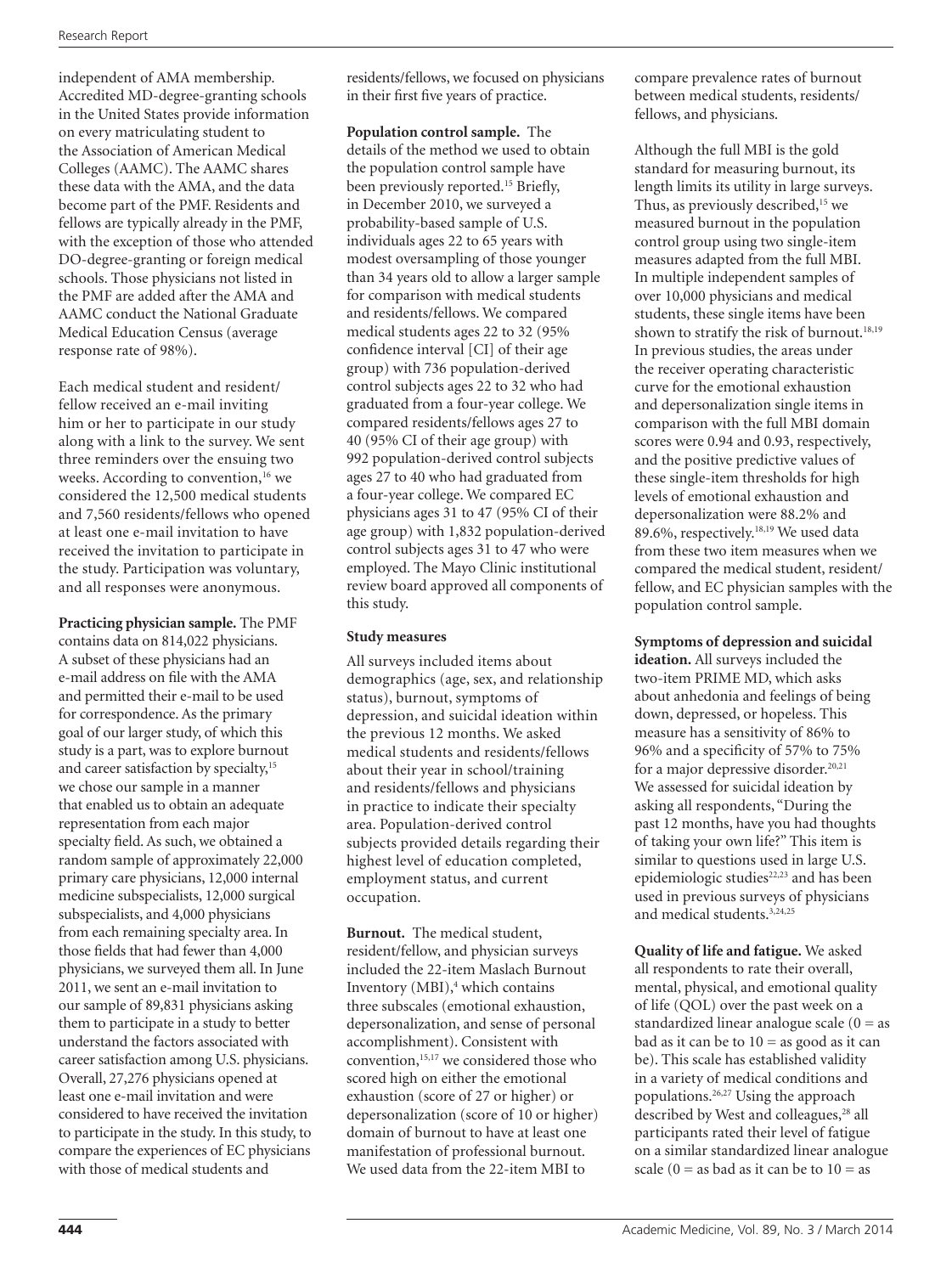good as it can be; lower scores indicate higher fatigue). We considered those who indicated a level of fatigue of 5 or less to have a high degree of fatigue.<sup>29</sup>

#### **Statistical analysis**

We used standard descriptive statistics and Fisher exact test or Wilcoxon/ two-sample *t* test procedures, as appropriate, for univariate analyses to characterize and compare the medical student, resident/fellow, EC physician, and population control samples. We conducted multivariate logistic regression analyses of medical students, residents/fellows, and EC physicians to identify demographic and professional characteristics associated with (1) burnout, (2) symptoms of depression, (3) recent suicidal ideation, and (4) high fatigue. In the modeling process, we included the following independent variables: relationship status, sex, age, and career stage (i.e., medical student, resident/fellow, EC physician). We performed all analyses using SAS version 9 (SAS Institute, Cary, North Carolina), with two-sided alpha = .05.

### Results

#### **U.S. medical students, residents/fellows, and EC physicians**

Among those who opened the e-mail inviting them to participate in the study, 4,402 medical students (of 12,500; 35.2% participation rate), 1,701 residents/fellows (of 7,560; 22.5% participation rate), and 7,288 practicing physicians (of 27,276; 26.7% participation rate) completed the survey. Of the practicing physicians, 880 were in their first five years of practice; thus, we considered them to be "early career." The demographic characteristics (i.e., sex, age, year in training) of medical student and resident/fellow respondents were generally similar to the medical students and residents/fellows listed in the PMF, although in both cases fewer respondents were male (medical students: 1,972/4,376 [45.1%] versus 35,031/66,461 [52.7%]; residents/fellows: 824/1,694 [48.6%] versus 69,962/129,608 [54%]). The specialty distribution of responding residents/fellows was similar to that of U.S. physicians-in-training in general,<sup>30</sup> with the exception of slightly fewer respondents being in family medicine (117/1,701 [6.9%] versus 9,764/113,142 [8.6%]) and a larger percentage in obstetrics–gynecology

(185/1,685 [11.0%] versus 4,920/113,142  $[4.3\%]$ ). As previously reported,<sup>15</sup> the demographic characteristics of physician respondents relative to all physicians in the PMF were generally similar, although respondents were slightly older and further removed from medical school graduation and less likely to work in primary care disciplines (consistent with our sampling methodology, which oversampled specialists). See Table 1 for the demographic characteristics of the responding medical students, residents/ fellows, and EC physicians.

See Table 2 for the prevalence of burnout, symptoms of depression, and suicidal ideation along with mean overall, mental, physical, and emotional QOL and level of fatigue scores among medical students, residents/fellows, and EC physicians. When measured with the full MBI, burnout and high depersonalization were highest during residency and lowest during the early career stage. High emotional exhaustion was more prevalent among medical students and residents/ fellows than EC physicians. Sense of personal accomplishment improved incrementally through the career stages. In the multivariate model, age and being a resident/fellow remained independently associated with burnout (see Table 3).

Symptoms of depression and suicidal ideation were most prevalent during medical school and were less prevalent during residency and the early career stage. In the multivariate model (see Table 3), being a resident/fellow, an EC physician, male, and married remained independently associated with lower odds of having symptoms of depression, whereas only being married remained independently associated with lower odds of having recent suicidal ideation.

High fatigue was most common during residency and least common during the early career stage. In the multivariate model, being an EC physician and being male remained independently associated with lower odds of high fatigue (see Table 3).

QOL in each dimension assessed was highest among EC physicians (all *P* < .0001). Despite relatively better emotional exhaustion, depersonalization, sense of personal accomplishment, depressive symptoms, and QOL scores among EC physicians, 451 (of 878;

51.4%) were burned out, 349 (of 872; 40.0%) reported at least one symptom of depression, and 441 (of 877; 50.3%) had high fatigue.

#### **Comparison with the general U.S. population**

Compared with their respective population control samples, both medical students and residents/fellows were younger, more likely to be male, and more likely to be single (*P* < .01), whereas EC physicians were younger and more likely to be married (both *P* < .0001) (see Table 1).

In comparison with U.S. college graduates ages 22 to 32, medical students had a higher prevalence of high emotional exhaustion, high depersonalization, and burnout (see Table 4).<sup>18,19</sup> Medical students also were more likely to exhibit symptoms of depression and had higher levels of fatigue. Whereas medical students reported slightly better overall QOL, they reported slightly worse physical and emotional QOL, but these differences were small in magnitude.

Residents/fellows were more likely to report high emotional exhaustion, high depersonalization, and burnout than the population control sample. Residents/ fellows also were more likely to screen positive for depression and have higher levels of fatigue. In addition, their QOL in all dimensions was significantly lower, although most differences were small.

In contrast, we found fewer differences between EC physicians and their population control sample. EC physicians reported a higher prevalence of high emotional exhaustion, high depersonalization, and burnout. However, the prevalence of symptoms of depression and reported levels of fatigue were similar. EC physicians reported higher overall QOL, although other QOL dimensions (i.e., mental, physical, and emotional) were similar.

#### **Discussion**

In this large national study of medical students, residents/fellows, and EC physicians, we observed several notable findings. First, symptoms of depression, suicidal ideation, and low sense of personal accomplishment were most prevalent during medical school and then declined incrementally with each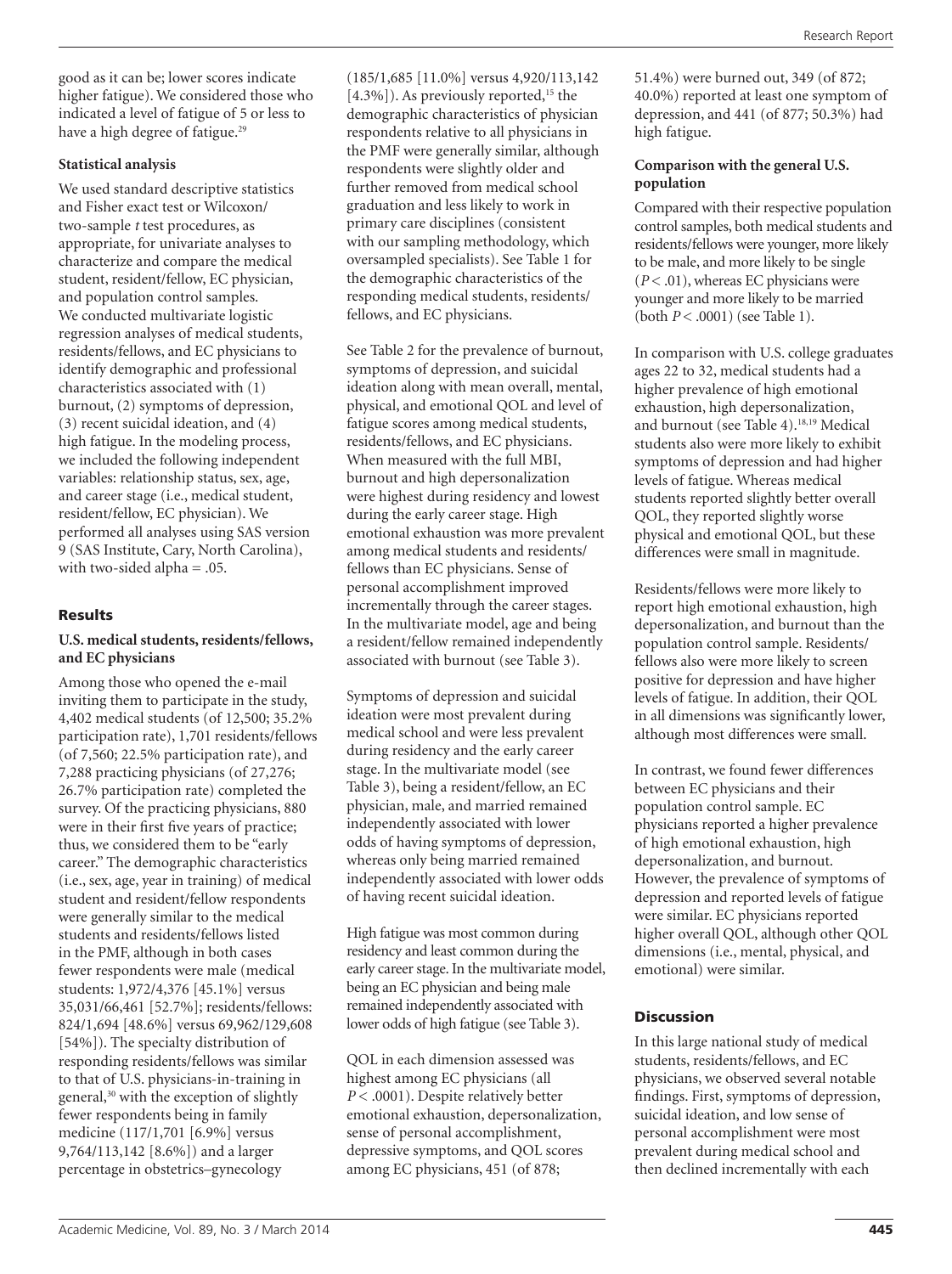#### Demographic Characteristics of Medical Student, Resident/Fellow, and Early Career Physician (≤ 5 Years In Practice) Respondents to a Survey About Burnout and Distress, 2012

|                                           | <b>Medical students</b> | <b>Residents/fellows</b> | <b>Early career physicians</b> |
|-------------------------------------------|-------------------------|--------------------------|--------------------------------|
| <b>Characteristic</b>                     | $(n = 4,402)$           | $(n = 1,701)$            | $(n = 880)$                    |
| Sex, no. (%)                              |                         |                          |                                |
| Male                                      | 1,972 (45.1)            | 824 (48.6)               | 467 (53.1)                     |
| Female                                    | 2,404 (54.9)            | 870 (51.4)               | 413 (46.9)                     |
| Missing                                   | 26                      | 7                        | $\mathbf{0}$                   |
| <b>Median age, years</b>                  | 25                      | 31                       | 36                             |
| Relationship status, no. (%)              |                         |                          |                                |
| Single                                    | 2,589 (59.1)            | 553 (32.6)               | 145 (16.6)                     |
| Married                                   | 996 (22.7)              | 1,004 (59.2)             | 693 (79.3)                     |
| Partnered                                 | 794 (18.1)              | 140(8.2)                 | 35(4.0)                        |
| Widowed/widower                           | 1(0.0)                  | 0(0.0)                   | 1(0.1)                         |
| Missing                                   | 22                      | 4                        | 6                              |
| Year in training, no. (%)                 |                         |                          |                                |
| First year/postgraduate year (PGY)-1      | 1,146 (26.2)            | 394 (23.3)               |                                |
| Second year/PGY-2                         | 1,385(31.6)             | 291(17.2)                |                                |
| Third year/PGY-3                          | 840 (19.2)              | 359 (21.2)               |                                |
| Fourth year/PGY-4                         | 887(20.3)               | 250 (14.8)               |                                |
| PGY-5                                     |                         | 204(12.1)                |                                |
| PGY-6                                     |                         | 132 (7.8)                |                                |
| PGY-7                                     |                         | 62(3.7)                  |                                |
| Missing or other                          | 122                     | 9                        |                                |
| Specialty, no. (%)                        |                         |                          |                                |
| Anesthesiology                            |                         | 96(5.7)                  | 49(5.6)                        |
| Dermatology                               |                         | 49(2.9)                  | 28(3.2)                        |
| Emergency medicine                        |                         | 64(3.8)                  | 56(6.4)                        |
| Family medicine                           |                         | 117(6.9)                 | 88 (10.0)                      |
| Internal medicine or related subspecialty |                         | 421(25.0)                | 214(24.4)                      |
| Radiology                                 |                         | 65(3.9)                  | 21(2.4)                        |
| Neurology                                 |                         | 41(2.4)                  | 30(3.4)                        |
| Obstetrics-gynecology                     |                         | 185 (11.0)               | 27(3.1)                        |
| Ophthalmology                             |                         | 24(1.4)                  | 25(2.8)                        |
| Pathology                                 |                         | 51(3.0)                  | 26(3.0)                        |
| Pediatrics or related subspecialty        |                         | 142(8.4)                 | 62(7.1)                        |
| Physical medicine and rehabilitation      |                         | 25(1.5)                  | 14(1.6)                        |
| Psychiatry                                |                         | 93(5.5)                  | 54(6.2)                        |
| Surgical specialty                        |                         | 220(13.1)                | 137(15.6)                      |
| Other                                     |                         | 92(5.5)                  | 47(5.3)                        |
| Missing                                   |                         | 16                       | 2                              |

career stage. Second, overall burnout, high depersonalization, and high fatigue were most prevalent during residency/ fellowship and then improved for EC physicians. Third, high emotional exhaustion was least prevalent among EC physicians. Thus, our data suggest that different dimensions of distress may be more acute at different stages of physicians' careers, with medical training being the peak.

Our findings further suggest that burnout is more prevalent among medical trainees and EC physicians than among the similarly aged U.S. population. Although the higher prevalence of burnout among physicians in practice has been previously reported,15 ours is the first study, to our knowledge, to report burnout rates in medical students and residents/fellows in comparison with those rates for similarly aged college graduates. We also found

that depressive symptoms were more commonly reported by medical students and residents/fellows than the similarly aged U.S. population, while we found no such difference between EC physicians and their population control. In addition, fatigue among medical students and residents/fellows was common, despite current work hours restrictions intended to ensure that residents are adequately rested to deliver high-quality patient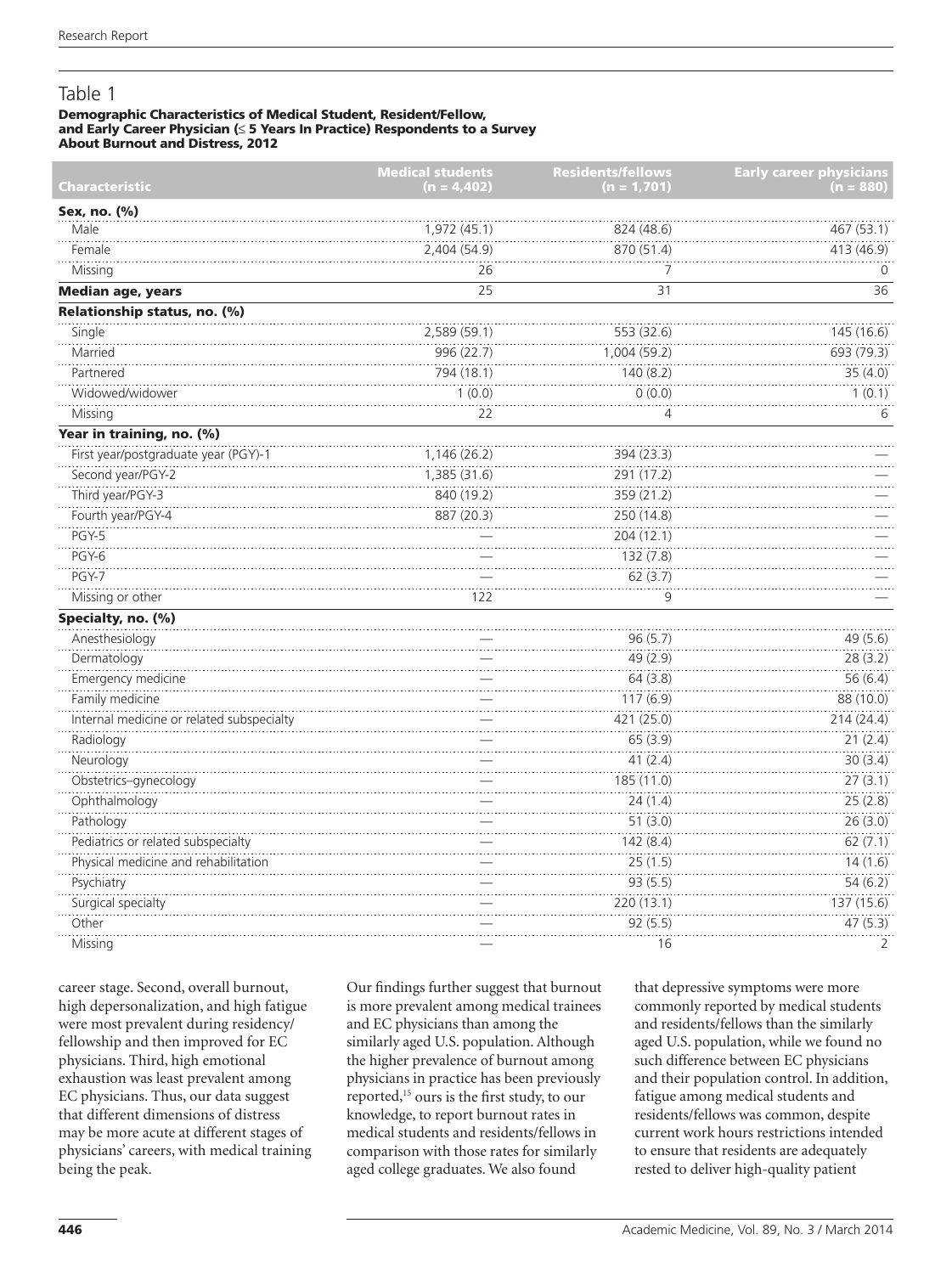Burnout, Depression, and Quality of Life of Medical Student, Resident/Fellow, and Early Career Physician (≤ 5 Years In Practice) Respondents to a Survey About Burnout and Distress, 2012

|                                                     | <b>Medical students</b> | <b>Residents/fellows</b> | <b>Early career physicians</b> |         |
|-----------------------------------------------------|-------------------------|--------------------------|--------------------------------|---------|
| <b>Characteristic</b>                               | $(n = 4, 402)$          | $(n = 1,701)$            | $(n = 880)$                    | P value |
| <b>Burnout index*</b>                               |                         |                          |                                |         |
| Emotional exhaustion                                |                         |                          |                                |         |
| Median score                                        | 25.0                    | 24.0                     | 22.0<br>.                      | .0002   |
| High level, no. (%)                                 | 1,892 (44.6)            | 752 (44.4)               | 347 (39.6)                     | < .0001 |
| Intermediate level, no. (%)                         | 1,188(28.0)             | 404 (23.8)               | 205 (23.4)                     |         |
| Low level, no. (%)                                  | 1,161(27.4)             | 538 (31.8)               | 325 (37.1)                     |         |
| Depersonalization                                   |                         |                          |                                |         |
| Median score                                        | 7.0                     | 10.0                     | 7.0                            | < .0001 |
| High level, no. (%)                                 | 1,562 (37.9)            | 857 (50.7)               | 329 (37.7)                     | < .0001 |
| Intermediate level, no. (%)                         | 1,011(24.5)             | 344 (20.3)               | 206 (23.6)                     |         |
| Low level, no. (%)                                  | 1,547 (37.5)            | 490 (29.0)               | 338 (38.7)                     |         |
| Personal accomplishment <sup>+</sup>                |                         |                          |                                |         |
| Median score                                        | 36.0                    | 39.0                     | 41.0                           | < .0001 |
| High level, no. (%)                                 | 1,251 (31.3)            | 818 (48.5)               | 494 (57.0)                     | < .0001 |
| Intermediate level, no. (%)                         | 1,312 (32.9)            | 499 (29.6)               | 214(24.7)                      |         |
| Low level, no. (%)                                  | 1,429 (35.8)            | 371 (22.0)               | 158 (18.2)                     |         |
| Burned out, no. (%) <sup>+</sup>                    | 2,378 (55.9)            | 1,021 (60.3)             | 451 (51.4)                     | .0001   |
| <b>Screened positive for depression,</b><br>no. (%) | 2,552 (58.2)            | 861 (50.8)               | 349 (40.0)                     | < .0001 |
| Suicidal ideation in the last 12 months,<br>no. (%) | 414(9.4)                | 137(8.1)                 | 55(6.3)                        | .0058   |
| Quality of life, mean (standard<br>deviation [SD])  |                         |                          |                                |         |
| Overall                                             | 7.0(1.9)                | 6.8(2.0)                 | 7.3(1.8)                       | < .0001 |
| Mental                                              | 6.5(2.1)                | 6.5(2.1)                 | 7.0(2.0)                       | < .0001 |
| Physical                                            | 6.0(2.2)                | 5.7(2.2)                 | 6.4(2.1)                       | < .0001 |
| Emotional                                           | 6.3(2.2)                | 6.2(2.2)                 | 6.8(2.1)                       | < .0001 |
| <b>Fatigue</b>                                      |                         |                          |                                |         |
| Mean $(SD)^s$                                       | 5.0(2.3)                | 4.9(2.4)                 | 5.5(2.3)                       | < .0001 |
| High fatigue, no. (%)                               | 2,530(57.7)             | 990 (58.5)               | 441 (50.3)                     | .0001   |

\*Measured using the full Maslach Burnout Inventory. We categorized scores within individual burnout domains

into low, intermediate, and high scores using established cutoffs.<sup>15,17</sup>

†A low level of personal accomplishment is a symptom of burnout.

‡We used a high emotional exhaustion or depersonalization score on the Maslach Burnout Inventory

(indicating a frequency of weekly or more often) to categorize a respondent as "burned out."

§A lower mean fatigue score suggests higher (worsened) fatigue.

care.31 Yet, outside the United States, where work hours are even more restricted, resident fatigue also remains a problem.32 As fatigue independently and meaningfully contributes to medical errors,28,33 percutaneous needlestick injuries,<sup>34</sup> and motor vehicle crashes,<sup>34,35</sup> further interventions, perhaps aimed at work density as suggested by others,<sup>36</sup> appear warranted. Our results imply both that medical trainees' well-being is worse than that of their similarly aged peers who graduate from college but choose other careers and that, apart from burnout, well-being improves and reaches a level

typical of the employed U.S. population within the first five years of practice.

Even though medical training appears to be the peak career stage for distress, some syndromes, including burnout, symptoms of depression, and high fatigue, occurred at alarmingly high rates (i.e., 40%–50%) among EC physicians, at a time when they are dealing with the challenges inherent to launching a career and starting a new practice. Although the prevalence of high fatigue statistically declined during the first five years of practice, half of EC physicians reported

high fatigue, and their mean (SD) fatigue score was 5.5 (2.3). Similarly, although fewer medical students reported high fatigue and burnout than residents/ fellows, both were still common among medical students. In fact, we found that medical students reported more fatigue and burnout than similarly aged college graduates pursuing other careers. Thus, there is the need and the opportunity to improve well-being at all career stages.

How best to do so is difficult to decipher from this and other published studies as longitudinal and intervention studies of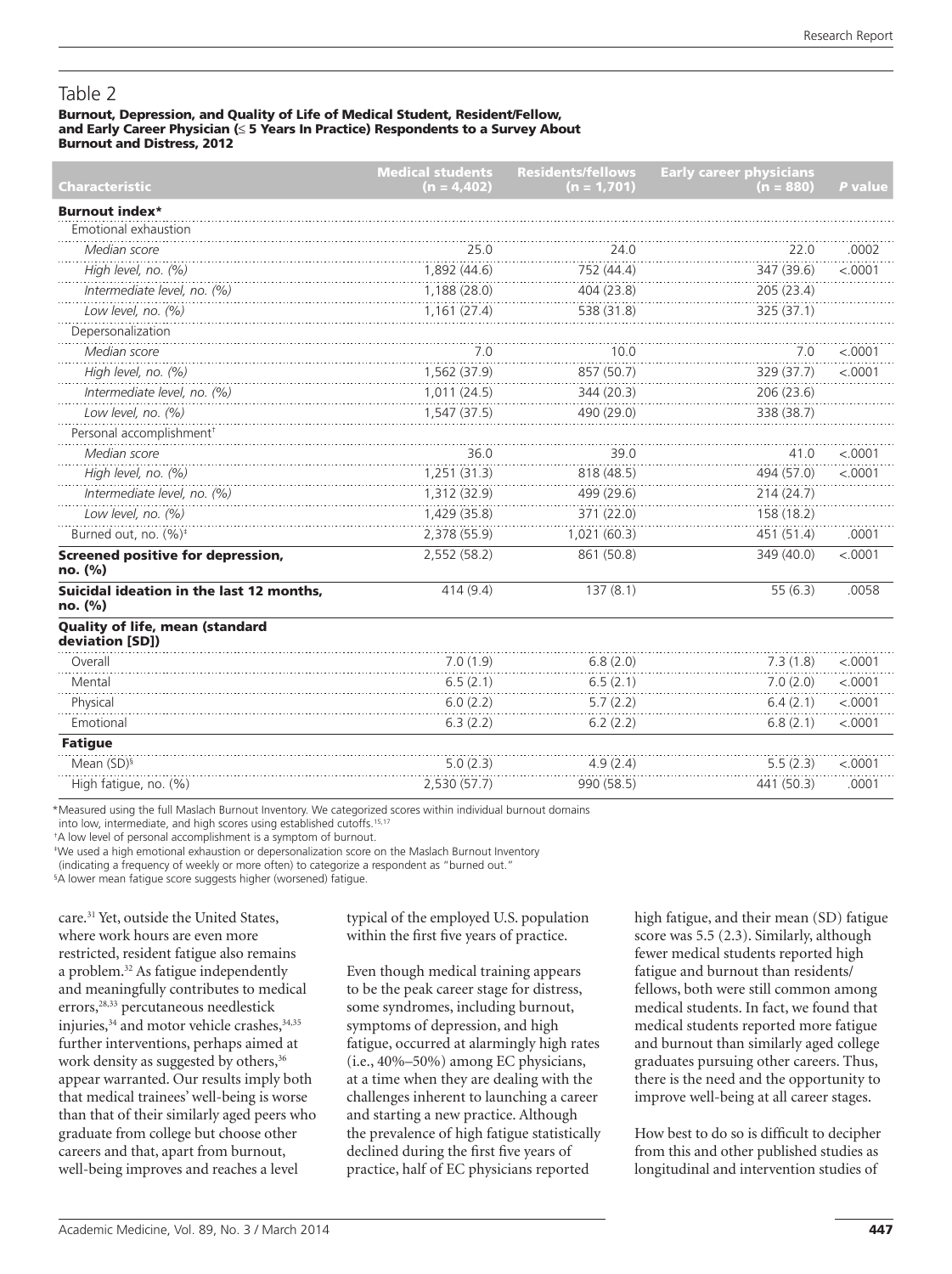#### Results of a Multivariable Analysis of Factors Independently Associated With Burnout and Distress in Medical Students, Residents/Fellows, and Early Career Physicians (≤ 5 Years In Practice), 2012

|                                  |                                      | Odds ratio (95% confidence                           | $\overline{P}$ |
|----------------------------------|--------------------------------------|------------------------------------------------------|----------------|
| <b>Dependent</b>                 | Independent                          | interval) <sup>*</sup>                               | value          |
| Burnout                          | Career stage                         |                                                      | < .0001        |
|                                  | Early career                         | 1.10 (0.90 to 1.34)                                  | .37            |
|                                  | Resident/fellow                      | $1.38(1.20 \text{ to } 1.58)$                        | < .0001        |
|                                  | Medical student                      | $1.0$ (Reference)                                    |                |
|                                  | Age (for each additional year older) | 0.98 (0.96 to 0.99)                                  | < .0001<br>.   |
|                                  | Male (versus female)                 | 1.03 (0.93 to 1.14)                                  | .54            |
|                                  | Marital status                       |                                                      | .07            |
|                                  | Married                              | $0.92$ (0.81 to 1.03)                                | .<br>.16       |
|                                  | Partnered                            | 1.14 (0.98 to 1.32)                                  | .<br>.08       |
|                                  | Widowed                              | 0.98 (0.06 to 15.87)                                 | .<br>.99       |
|                                  | Single                               | 1.0 (Reference)                                      | .              |
| High fatigue                     | Career stage                         |                                                      | < .001         |
|                                  | Early career                         | 0.76 (0.65 to 0.88)                                  | < .001         |
|                                  | Resident/fellow                      | 1.04 (0.93 to 1.17)                                  | .<br>.49       |
|                                  | Medical student                      | $1.0$ (Reference)                                    |                |
|                                  | Age (for each additional year older) | $1.0(0.99 \text{ to } 1.01)$                         | .91            |
|                                  | Male (versus female)                 | $0.77$ (0.70 to 0.85)                                | .<br>< .0001   |
|                                  | Marital status                       |                                                      | .<br>.12       |
|                                  | Married                              | $0.96(0.85 \text{ to } 1.08)$                        | .47            |
|                                  | Partnered                            | 1.17 (1.01 to 1.35)                                  | .<br>.12       |
|                                  | Widowed                              | >999 (<0.01 to >999)                                 | .<br>.96       |
|                                  | Single                               | 1.0 (Reference)                                      |                |
| Screened positive for depression | Career stage                         |                                                      | < .0001        |
|                                  | Early career                         | 0.58 (0.49 to 0.69)                                  | < .0001        |
|                                  | Resident/fellow                      | 0.83 (0.74 to 0.94)                                  | .003           |
|                                  | Medical student                      | 1.0 (Reference)                                      |                |
|                                  | Age (for each additional year older) | 0.01 (1.0 to 1.02)                                   | .19            |
|                                  | Male (versus female)                 | 0.74 (0.67 to 0.82)                                  | < .0001        |
|                                  | Marital status                       |                                                      | < .0001        |
|                                  | Married                              | 0.73 (0.65 to 0.82)                                  | < .0001        |
|                                  | Partnered                            | 0.98 (0.84 to 1.13)                                  | .77            |
|                                  | Widowed                              | 0.76 (0.05 to 12.50)                                 | .<br>.85       |
|                                  | Single                               | 1.0 (Reference)                                      | .              |
| Recent suicidal ideation         | Career stage                         |                                                      | .25            |
|                                  | Early career                         | $0.77$ (0.56 to 1.06)                                | .11            |
|                                  | Resident/fellow                      | $0.91$ (0.73 to 1.12)                                | .36            |
|                                  | Medical student                      | 1.0 (Reference)                                      |                |
|                                  | Age (for each additional year older) | 1.00 (0.99 to 1.03)                                  | .38            |
|                                  | Male (versus female)                 | 0.99 (0.84 to 1.18)                                  | .<br>.95       |
|                                  | Marital status                       |                                                      | .<br>< .01     |
|                                  | Married                              | $0.73(0.60)$ to $0.88$                               | < .001         |
|                                  | .                                    |                                                      | .              |
|                                  | Partnered                            |                                                      | .89            |
|                                  | Widowed                              | 0.98 (0.77 to 1.26)<br>$<$ 0.01 ( $<$ 0.01 to 99.99) | .98            |

\*A higher odds ratio is more desirable. Odds ratios represent increased risk of burnout or high fatigue in the

categorical group relative to the reference group. The independent variables included in both models were relationship status, sex, age, and career stage (i.e., medical student, resident/fellow, early career physician).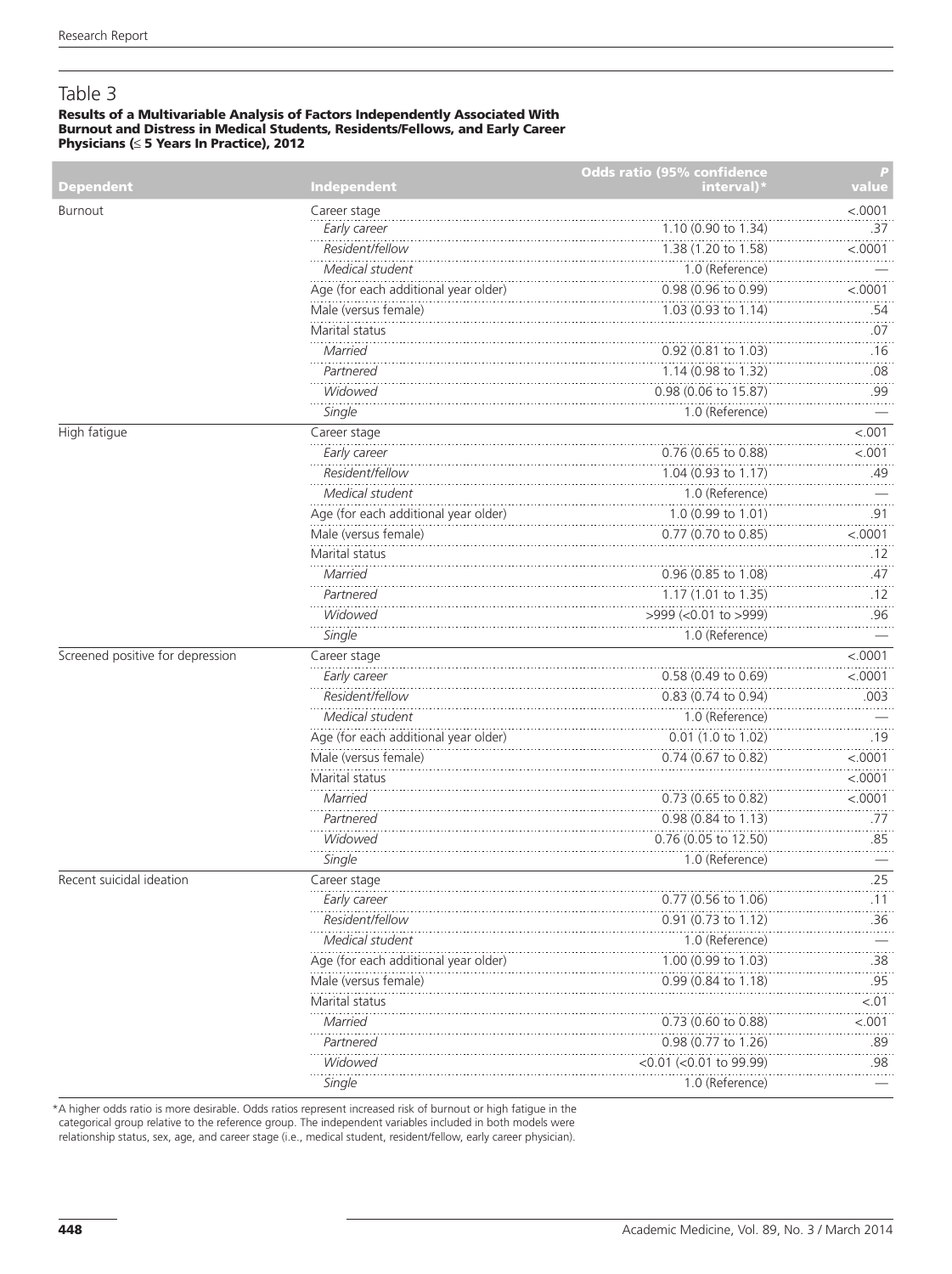#### Comparison of Medical Student, Resident/Fellow, and Early Career Physician (≤ 5 Years In Practice) Respondents to a Survey About Burnout and Distress With Probability-Based, Age-Matched Samples of U.S. College Graduates, 2011–2012

| <b>Characteristic</b>                                            | <b>Medical</b><br>students,<br>ages<br>$22 - 32$<br>$(n = 4,032)$ | <b>Population,</b><br>college<br>graduates,<br>ages 22-32<br>$(n = 736)$ | P       | <b>Residents/</b><br>fellows.<br>ages<br>$27 - 40$<br>value $(n = 1,489)$ | <b>Population.</b><br>college<br>graduates,<br>ages 27-40<br>(n = 992) | value   | <b>Early</b><br>career<br>physicians,<br>$P$ ages 31-47<br>(n = 806) | <b>Population,</b><br>employed,<br>ages 31-47<br>$(n = 1,832)$ | value   |
|------------------------------------------------------------------|-------------------------------------------------------------------|--------------------------------------------------------------------------|---------|---------------------------------------------------------------------------|------------------------------------------------------------------------|---------|----------------------------------------------------------------------|----------------------------------------------------------------|---------|
| <b>Burnout index.</b><br>no. $(\%)^*$                            |                                                                   |                                                                          |         |                                                                           |                                                                        |         |                                                                      |                                                                |         |
| Emotional exhaustion:<br>high score                              | 1.647(41.1)                                                       | 511(31.8) < .0001                                                        |         | 557 (37.6)                                                                | 260(26.4) < .0001                                                      |         | 243 (30.5)                                                           | 462 (25.3)                                                     | .01     |
| Depersonalization:<br>high score                                 | 1,084(27.2)                                                       | 297(18.5) < 0001                                                         |         | 528 (35.7)                                                                | 164(16.6) < .0001                                                      |         | 181 (22.6)                                                           | 302 (16.6)                                                     | < .001  |
| Burned out <sup>+</sup>                                          | 1.976(49.6)                                                       | 573 (35.7)                                                               | < .0001 | 739 (50.0)                                                                | 310 (31.4)                                                             | < .0001 | 297 (37.3)                                                           | 545 (29.9)                                                     | < .001  |
| <b>Screened positive for</b> 2,337 (58.0)<br>depression, no. (%) |                                                                   | 761 (47.5)                                                               | < .0001 | 753 (50.7)                                                                | 406(41.1)                                                              | < .0001 | 319 (39.9)                                                           | 801 (43.9)                                                     | .06     |
| <b>Suicidal ideation in</b><br>the last 12 months,<br>no. (%)    | 375(9.3)                                                          | 171 (10.6)                                                               | .25     | 120(8.1)                                                                  | 86(8.7)                                                                | .58     | 53(6.6)                                                              | 132(7.2)                                                       | .55     |
| <b>Quality of life, mean</b><br>(standard deviation)             |                                                                   |                                                                          |         |                                                                           |                                                                        |         |                                                                      |                                                                |         |
| Overall                                                          | 7.0(1.8)                                                          | 6.7(2.1)                                                                 | < .0001 | 6.8(2.0)                                                                  | 7.0(1.9)                                                               | < .01   | 7.3(1.8)                                                             | 6.9(2.0)                                                       | < .0001 |
| Mental                                                           | 6.6(2.1)                                                          | 6.6(2.2)                                                                 | .30     | 6.5(2.1)                                                                  | 6.8(2.0)                                                               | < .001  | 7.0(2.0)                                                             | 6.8(2.2)                                                       | .01     |
| Physical                                                         | 6.1(2.2)                                                          | 6.3(2.2)                                                                 | < .01   | 5.7(2.2)                                                                  | 6.5(2.0)                                                               | < .0001 | 6.4(2.1)                                                             | 6.4(2.1)                                                       | .38     |
| Emotional                                                        | 6.3(2.2)                                                          | 6.4(2.3)                                                                 | .04     | 6.3(2.2)                                                                  | 6.6(2.1)                                                               | < .0001 | 6.8(2.1)                                                             | 6.5(2.2)                                                       | .01     |
| <b>Fatique, mean</b><br>(standard deviation)                     | 5.0(2.3)                                                          | 5.5(2.3)                                                                 | < .0001 | 4.9(2.4)                                                                  | 5.7(2.2)                                                               | < .0001 | 5.5(2.3)                                                             | 5.6(2.3)                                                       | .79     |

\*We assessed burnout using the single-item measures for emotional exhaustion and depersonalization adapted

from the full Maslach Burnout Inventory.

† We used a high emotional exhaustion or depersonalization score on the Maslach Burnout Inventory

(indicating a frequency of weekly or more often) to categorize a respondent as "burned out."

distress are rare. Certainly, trainees and EC physicians are under substantial stress. During training and into the early stages of physicians' careers, some stressors will persist (e.g., patient death and suffering, work–life balance), whereas others will resolve (e.g., anatomy dissection, grades) or develop (e.g., malpractice, reimbursement, personal life events); thus, stressors may differ across stages of training and careers. For example, medical students may have more personal distress (i.e., depressive symptoms and suicidal ideation) due to a greater presence of stressors affecting the personal domain (e.g., adjustment to training environment) and may also struggle more with a low sense of personal accomplishment as they have fewer opportunities to have meaningful roles in providing patient care. Residents, alternately, may more often suffer from burnout, depersonalization, and fatigue, as they are adjusting to new work responsibilities. All trainees and EC physicians may be more burned out than similarly aged

members of the general population as a result of systemic problems rooted in our health care training and delivery system.<sup>15</sup> Thus, one solution that fits across the training and practice spectrum likely does not exist. Interventions to date have primarily focused on individual strategies (e.g., stress reduction, mindfulness).37 Although such strategies may be useful for some individuals, organizational interventions are needed to address the curricular, training, and system factors that also contribute to the high prevalence of distress. Thus, we need studies that closely examine the relationships between the components within these domains and distress, such as the one we conducted across 12 campuses to dissect the complex array of curricular factors that could potentially be influencing students' distress.38

#### **Limitations and strengths**

Our study has a number of limitations. First, although similar to the response

rates of other national survey studies of physicians and medical students, 2,28,39,40 ours was only 23% to 35% of those who received an invitation to participate. Distressed medical students, residents/ fellows, and physicians may be less motivated to fill out a survey, or, on the other hand, they may be more likely to participate as the topic is relevant to them. We found few demographic differences between respondents and nonrespondents, with two exceptions our medical student and resident/fellow samples were slightly biased toward female medical students and residents/ fellows, and specialty distribution differed slightly between our resident/fellow and EC physician samples. Our analysis of early respondents compared with late respondents (a standard approach to evaluate for response bias) did not identify any statistically significant differences with respect to age, gender, or specialty (primary care versus nonprimary care), further suggesting that the sample was generally representative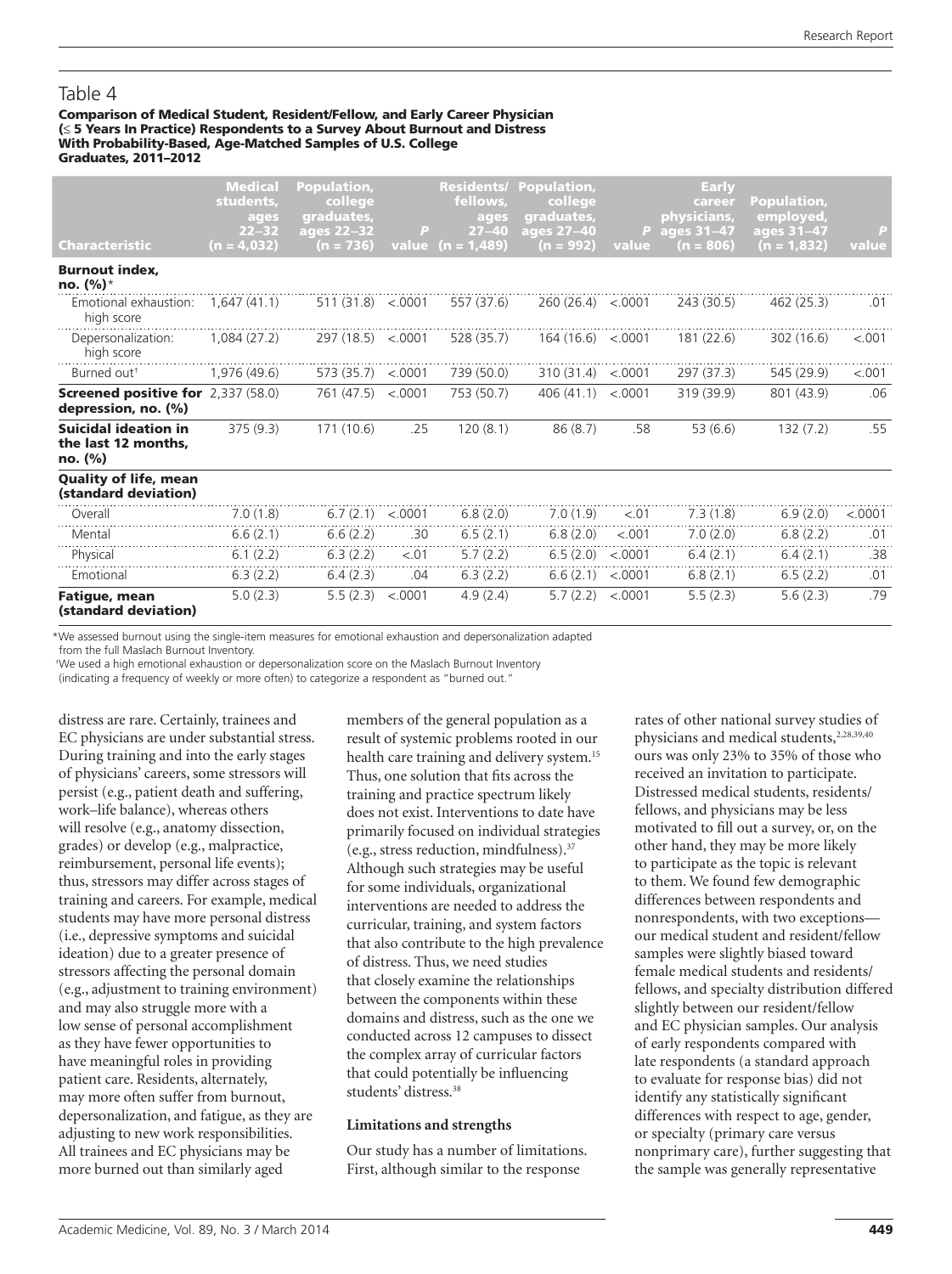of U.S. physicians. We cannot determine whether the level of distress among nonrespondents differed by these characteristics. However, the burnout rate, QOL scores, and level of fatigue in our study were similar to those reported previously in the literature,<sup>1,2,14,28,41</sup> including in other studies with substantially higher participation rates.<sup>1</sup> Together, these factors indicate that the respondents to our study appear likely to be representative of today's medical trainees and physicians in practice. A second limitation of our study is that it is a cross-sectional study. Although this type of study is useful at the population level, a longitudinal study is needed to gain more insight into changes in burnout and other domains of well-being over the course of individual careers.

The strengths of our study include the use of the PMF, which is a nearly complete registry of all U.S. medical students, residents/fellows, and EC physicians, to devise the sample. Also, we included all specialty areas, practice settings, and learning/work environments. In addition, by including a large, probability-based sample of U.S. college graduates, we were able to compare the prevalence of burnout, depressive symptoms, suicidal ideation, QOL, and fatigue severity among medical students, residents/ fellows, and EC physicians with a relevant population.

#### **Conclusions**

In conclusion, training appears to be the peak time for distress among physicians, but burnout, depressive symptoms, and recent suicidal ideation are common during both training and the early years of medical practice. At each stage, burnout is more prevalent among physicians than among their peers in the general U.S. population. As burnout may adversely affect the competency and professionalism of physicians and the quality of care provided to patients,<sup>1,2,6,41</sup> further research is needed to identify effective solutions to address distress in trainees and physicians.

*Funding/Support:* The American Medical Association and the Mayo Clinic Department of Medicine Program on Physician Well-Being provided funding for this study.

*Other disclosures:* None reported.

*Ethical approval:* The Mayo Clinic institutional review board approved all components of this study. Dr. Dyrbye is associate professor of medicine, Division of Primary Care Internal Medicine, Department of Medicine, Mayo Clinic, Rochester, Minnesota.

**Dr. West** is associate professor of medicine and biostatistics, Division of General Internal Medicine, Department of Medicine, Mayo Clinic, Rochester, Minnesota.

Mr. Satele is statistician in Biomedical Statistics and Informatics, Mayo Clinic, Rochester, Minnesota.

Dr. Boone was with the American Medical Association, Chicago, Illinois, at the time this study was conducted and is with the University of Illinois, Chicago, Chicago, Illinois, now.

Dr. Tan was with the American Medical Association, Chicago, Illinois, at the time this study was conducted and is chief strategy officer, Immunization Action Coalition, St. Paul, Minnesota, now.

Dr. Sloan is professor of biostatistics and oncology, Health Sciences Research, Mayo Clinic, Rochester, Minnesota.

Dr. Shanafelt is professor of medicine, Division of Hematology, Department of Medicine, Mayo Clinic, Rochester, Minnesota.

### References

- **1** West CP, Shanafelt TD, Kolars JC. Quality of life, burnout, educational debt, and medical knowledge among internal medicine residents. JAMA. 2011;306:952–960.
- **2** Dyrbye LN, Massie FS Jr, Eacker A, et al. Relationship between burnout and professional conduct and attitudes among US medical students. JAMA. 2010;304:1173– 1180.
- **3** Dyrbye LN, Thomas MR, Massie FS, et al. Burnout and suicidal ideation among U.S. medical students. Ann Intern Med. 2008;149:334–341.
- **4** Maslach C, Jackson SE, Leiter MP. Maslach Burnout Inventory Manual. 3rd ed. Palo Alto, Calif: Consulting Psychologists Press; 1996.
- **5** Dyrbye LN, Thomas MR, Power DV, et al. Burnout and serious thoughts of dropping out of medical school: A multi-institutional study. Acad Med. 2010;85:94–102.
- **6** West CP, Huschka MM, Novotny PJ, et al. Association of perceived medical errors with resident distress and empathy: A prospective longitudinal study. JAMA. 2006;296:1071– 1078.
- **7** Oreskovich MR, Kaups KL, Balch CM, et al. The prevalence of alcohol use disorders among American surgeons. Arch Surg. 2012;147:168–174.
- **8** Shanafelt TD, Sloan JA, Habermann TM. The well-being of physicians. Am J Med. 2003;114:513–519.
- **9** Liasion Committee on Medical Education. Accreditation Standards. Washington, DC: Liasion Committee on Medical Education; 2003.<http://www.lcme.org/>. Accessed November 19, 2013.
- **10** Accreditation Council for Graduate Medical Education. Duty Hours: ACGME Standards. Common Program Requirements. [http://www.acgme.org/acgmeweb/](http://www.acgme.org/acgmeweb/Portals/0/PDFs/Common_Program_Requirements_07012011[2].pdf) [Portals/0/PDFs/Common\\_Program\\_](http://www.acgme.org/acgmeweb/Portals/0/PDFs/Common_Program_Requirements_07012011[2].pdf) [Requirements\\_07012011\[2\].pdf](http://www.acgme.org/acgmeweb/Portals/0/PDFs/Common_Program_Requirements_07012011[2].pdf). Accessed November 19, 2013.
- **11** Shanafelt TD, Bradley KA, Wipf JE, Back AL. Burnout and self-reported patient care in an internal medicine residency program. Ann Intern Med. 2002;136:358–367.
- **12** McManus IC, Keeling A, Paice E. Stress, burnout and doctors' attitudes to work are determined by personality and learning style: A twelve year longitudinal study of UK medical graduates. BMC Med. 2004;2:29.
- **13** Tyssen R, Hem E, Vaglum P, Grønvold NT, Ekeberg Ø. The process of suicidal planning among medical doctors: Predictors in a longitudinal Norwegian sample. J Affect Disord. 2004;80:191–198.
- **14** Shanafelt TD, Balch CM, Bechamps GJ, et al. Burnout and career satisfaction among American surgeons. Ann Surg. 2009;250: 463–471.
- **15** Shanafelt TD, Boone S, Tan L, et al. Burnout and satisfaction with work–life balance among US physicians relative to the general US population. Arch Intern Med. 2012;172:1377–1385.
- **16** American Association for Public Opinion Research. Standard Definitions: Final Dispositions of Case Codes and Outcome Rates for Surveys. [http://www.aapor.org/](http://www.aapor.org/AM/Template.cfm?Section=Standard_Definitions2 & Template=/CM/ContentDisplay.cfm & ContentID=3156) [AM/Template.cfm?Section=Standard\\_](http://www.aapor.org/AM/Template.cfm?Section=Standard_Definitions2 & Template=/CM/ContentDisplay.cfm & ContentID=3156) [Definitions2&Template=/CM/](http://www.aapor.org/AM/Template.cfm?Section=Standard_Definitions2 & Template=/CM/ContentDisplay.cfm & ContentID=3156) [ContentDisplay.cfm&ContentID=3156](http://www.aapor.org/AM/Template.cfm?Section=Standard_Definitions2 & Template=/CM/ContentDisplay.cfm & ContentID=3156). Accessed November 19, 2013.
- **17** Schaufeli WB, Bakker AB, Hoogduin K, Schaap C, Kladler A. On the clinical validity of the Maslach burnout inventory and the burnout measure. Psychol Health. 2001;16:565–582.
- **18** West CP, Dyrbye LN, Satele DV, Sloan JA, Shanafelt TD. Concurrent validity of singleitem measures of emotional exhaustion and depersonalization in burnout assessment. J Gen Intern Med. 2012;27:1445–1452.
- **19** West CP, Dyrbye LN, Sloan JA, Shanafelt TD. Single item measures of emotional exhaustion and depersonalization are useful for assessing burnout in medical professionals. J Gen Intern Med. 2009;24:1318–1321.
- **20** Spitzer RL, Williams JB, Kroenke K, et al. Utility of a new procedure for diagnosing mental disorders in primary care. The PRIME-MD 1000 study. JAMA. 1994;272:1749–1756.
- **21** Whooley MA, Avins AL, Miranda J, Browner WS. Case-finding instruments for depression. Two questions are as good as many. J Gen Intern Med. 1997;12:439–445.
- **22** National Comorbidity Survey. Collaborative Psychiatric Epidemiology Surveys. Suicidality. <http://www.icpsr.umich.edu/icpsrweb/CPES/>. Accessed November 22, 2013.
- **23** U.S. Department of Health and Human Services. Youth Risk Behavior Survey. Hyattsville, Md: National Center for Health Statistics, Centers for Disease Control and Prevention. [http://www.cdc.gov/](http://www.cdc.gov/HealthyYouth/yrbs/trends.htm) [HealthyYouth/yrbs/trends.htm.](http://www.cdc.gov/HealthyYouth/yrbs/trends.htm) Accessed November 19, 2013.
- **24** Shanafelt TD, Balch CM, Dyrbye LN, et al. Special report: Suicidal ideation among American surgeons. Arch Surg. 2011;146: 54–62.
- **25** van der Heijden F, Dillingh G, Bakker A, Prins J. Suicidal thoughts among medical residents with burnout. Arch Suicide Res. 2008;12:344–346.